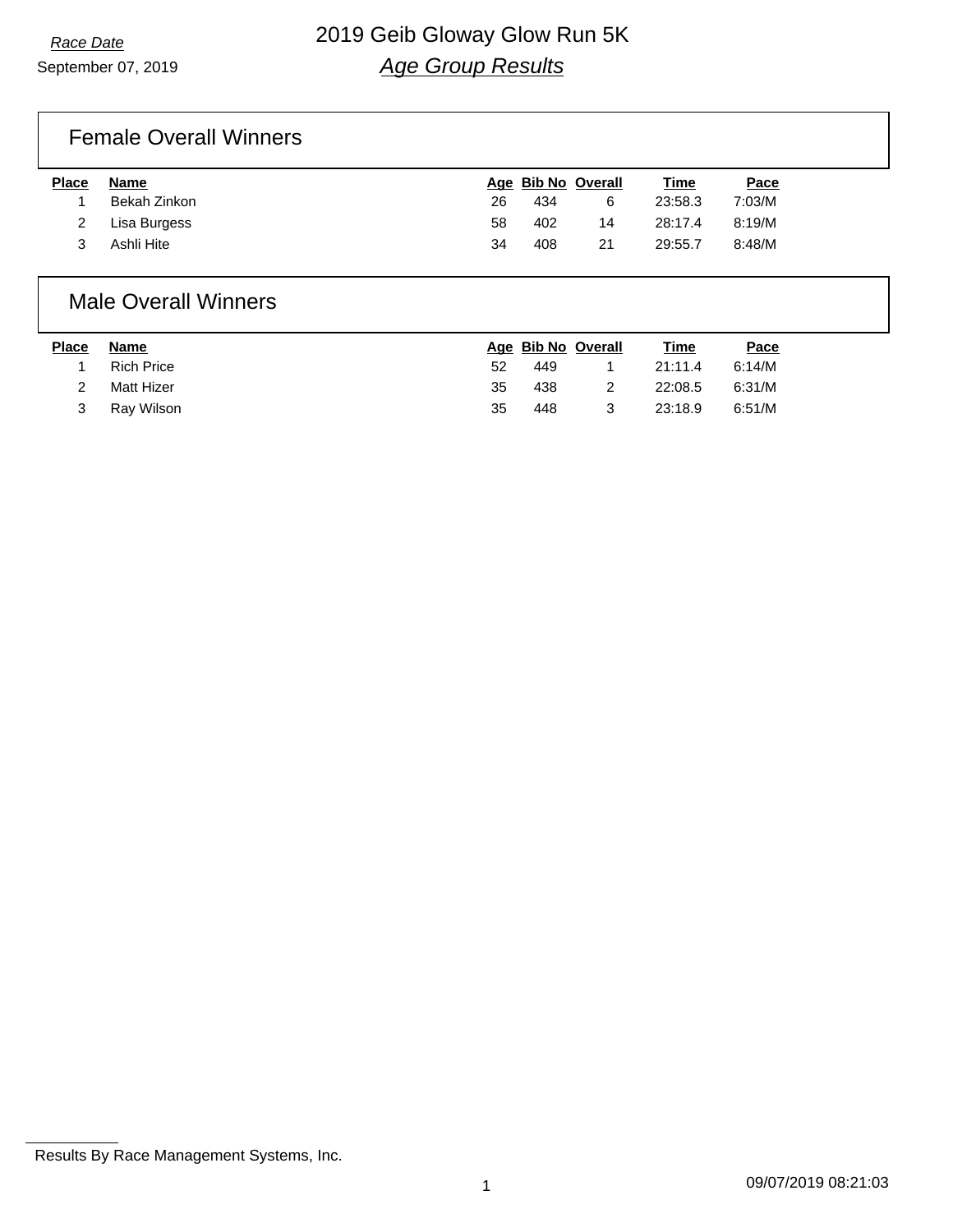Female 19 and Under

| <b>Place</b> | Name          |    |     | Age Bib No Overall | <b>Time</b> | Pace    |
|--------------|---------------|----|-----|--------------------|-------------|---------|
|              | Rowan Harshey |    | 444 | 22                 | 30:57.0     | 9:06/M  |
|              | Alondra Stroh | q  | 452 | 29                 | 33:26.6     | 9:50/M  |
|              | Aleah Strouh  | 10 | 450 | 40                 | 38:47.9     | 11:24/M |

### Male 19 and Under

| <b>Place</b> | Name       |    |     | Age Bib No Overall | <b>Time</b> | Pace   |
|--------------|------------|----|-----|--------------------|-------------|--------|
|              | Ben Hall   |    | 437 | 4                  | 23:27.5     | 6:54/M |
|              | JOhn Shuss | 18 | 432 | 16                 | 28:35.3     | 8:24/M |

## Female 20 to 29

| Place | Name                   |    |     | Age Bib No Overall | <b>Time</b> | Pace    |
|-------|------------------------|----|-----|--------------------|-------------|---------|
|       | <b>Felicity Ankrom</b> | 21 | 430 | 34                 | 35:18.8     | 10:23/M |
|       | Sara Shuss             | 26 | 436 | 38                 | 37:21.8     | 10:59/M |
|       | Lindsey McQuiston      | 28 | 441 | 39                 | 38:06.0     | 11:12/M |
| 4     | <b>Emily Shuss</b>     | 24 | 417 | 43                 | 43:09.1     | 12:41/M |
| 5     | Anastasia Merritt      | 29 | 431 | 46                 | 48:07.9     | 14:09/M |

### Male 20 to 29

| <b>Place</b> | Name             |    |     | Age Bib No Overall | <b>Time</b> | Pace    |
|--------------|------------------|----|-----|--------------------|-------------|---------|
|              | Harold Schneider | 27 | 435 | 12                 | 26:17.5     | 7:44/M  |
|              | Matt Maurer      | 27 | 412 | 13                 | 27:02.4     | 7:57/M  |
|              | Michael Russell  | 27 | 414 | 18                 | 29:06.0     | 8:34/M  |
| 4            | Kyle Maurer      | 29 | 411 | 26                 | 31:26.2     | 9:15/M  |
| 5            | Jeremy Slasor    | 27 | 424 | 41                 | 38:58.0     | 11:28/M |

### Female 30 to 39

| <b>Place</b> | Name                      |    |     | Age Bib No Overall | <b>Time</b> | Pace    |
|--------------|---------------------------|----|-----|--------------------|-------------|---------|
|              | <b>Brittany Cochenour</b> | 36 | 405 | 23                 | 31:11.8     | 9:10/M  |
| 2            | Beth Mechling             | 33 | 427 | 27                 | 31:38.3     | 9:18/M  |
| 3            | Erica Casmir              | 33 | 421 | 30                 | 33:29.8     | 9:51/M  |
| 4            | Erika Wilson              | 36 | 447 | 32                 | 34:03.4     | 10:01/M |
| 5            | Tara Stroh                | 36 | 451 | 35                 | 36:09.1     | 10:38/M |

Results By Race Management Systems, Inc.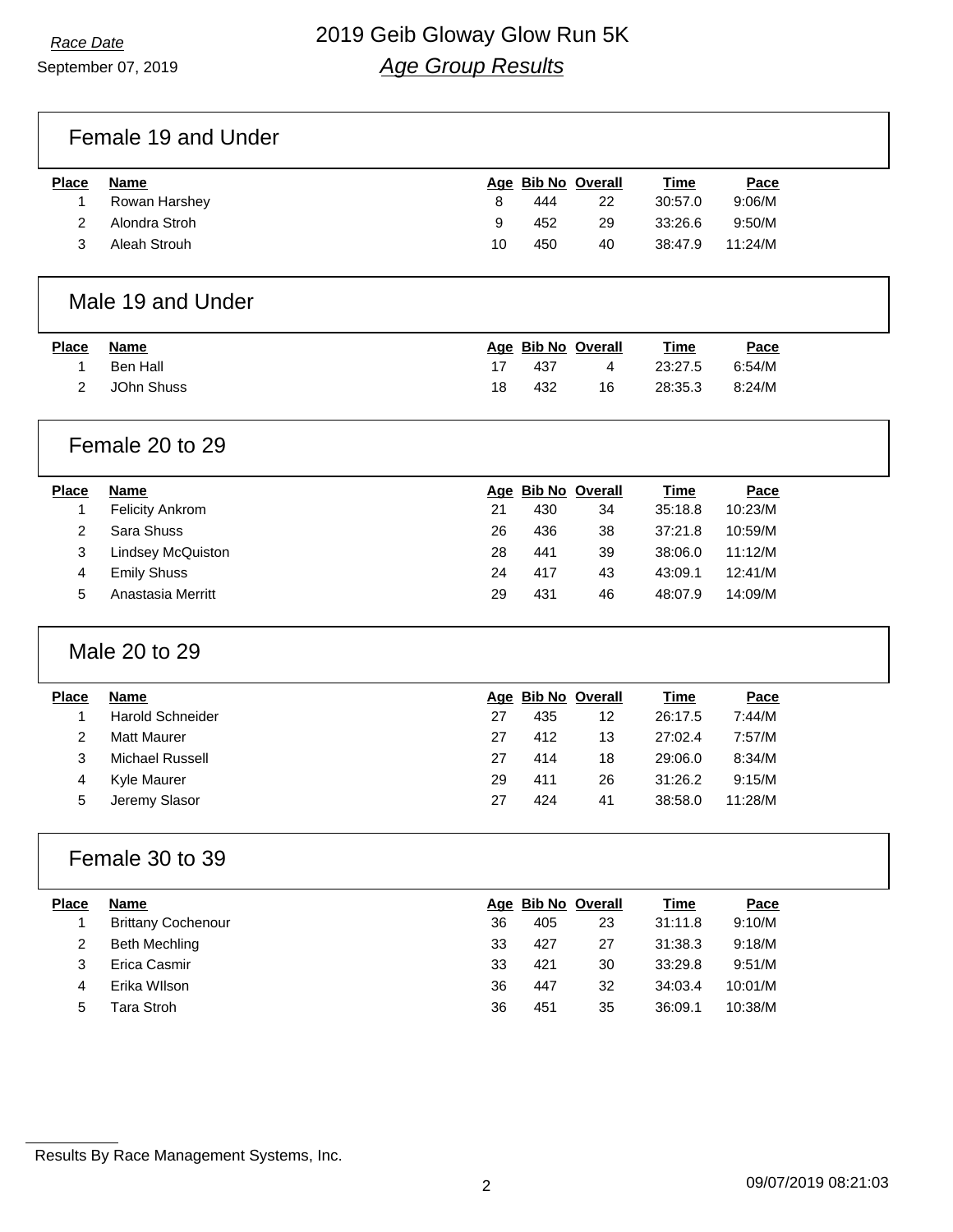September 07, 2019

# *Race Date* 2019 Geib Gloway Glow Run 5K *Age Group Results*

Male 30 to 39

| <b>Place</b> | Name          |    |     | Age Bib No Overall | Time    | Pace   |
|--------------|---------------|----|-----|--------------------|---------|--------|
|              | Rickie Watson | 33 | 420 | 9                  | 24:45.7 | 7:17/M |
|              | Corey McNutt  | 34 | 433 | 11                 | 24:50.9 | 7:18/M |
| 3            | Noah Mechling | 36 | 426 | 19                 | 29:31.2 | 8:41/M |
|              |               |    |     |                    |         |        |

### Female 40 to 49

| Place Name |                  |     | Age Bib No Overall |      | <b>Time</b> | Pace   |
|------------|------------------|-----|--------------------|------|-------------|--------|
|            | 1 Rachel Vaughan | 43. | 419                | - 31 | 33:34.6     | 9:52/M |

### Male 40 to 49

| <b>Place</b> | Name           |    |     | Age Bib No Overall | <b>Time</b> | Pace    |  |
|--------------|----------------|----|-----|--------------------|-------------|---------|--|
|              | Joe Lunsford   | 46 | 410 | 5                  | 23:42.3     | 6:58/M  |  |
|              | Gregg Genovese | 47 |     |                    | 24:07.0     | 7:06/M  |  |
|              | Jason Miller   | 46 | 428 | 36                 | 36:24.7     | 10:42/M |  |
|              |                |    |     |                    |             |         |  |

### Female 50 to 59

| <b>Place</b> | <b>Name</b>   |    | Age Bib No Overall |    | Time    | Pace    |
|--------------|---------------|----|--------------------|----|---------|---------|
|              | Carol Murphy  | 57 | 413                | 24 | 31:15.0 | 9:11/M  |
| 2            | Sue Smith     | 52 | 440                | 25 | 31:15.1 | 9:11/M  |
| 3            | Rose Gintz    | 57 | 406                | 33 | 34:22.9 | 10:06/M |
| 4            | Lorie Rogers  | 56 | 425                | 37 | 36:58.4 | 10:52/M |
| 5            | Natalie Shuss | 53 | 429                | 42 | 40:52.5 | 12:01/M |
| 6            | Angie Wagner  | 53 | 422                | 44 | 43:24.1 | 12:46/M |

#### Male 50 to 59

| <b>Place</b> | <b>Name</b>       |    |     | Age Bib No Overall | <u>Time</u> | <u>Pace</u> |
|--------------|-------------------|----|-----|--------------------|-------------|-------------|
|              | <b>Bob Bedard</b> | 55 | 455 | 15                 | 28:33.1     | 8:24/M      |
| 2            | Mike Sugalski     | 52 | 439 |                    | 28:41.7     | 8:26/M      |
|              | Larry Wagner      | 56 | 423 | 45                 | 43:25.8     | 12:46/M     |

## Male 60 to 69

| <b>Place</b> | Name            |    |     | Age Bib No Overall | <u>Time</u> | Pace   |
|--------------|-----------------|----|-----|--------------------|-------------|--------|
|              | Mike Gintz      | 60 | 407 |                    | 24:17.3     | 7:09/M |
|              | David Hollender | 63 | 409 | 10                 | 24:49.4     | 7:18/M |
|              | Mike Murphy     | 64 | 453 | 20                 | 29:38.0     | 8:43/M |

Results By Race Management Systems, Inc.